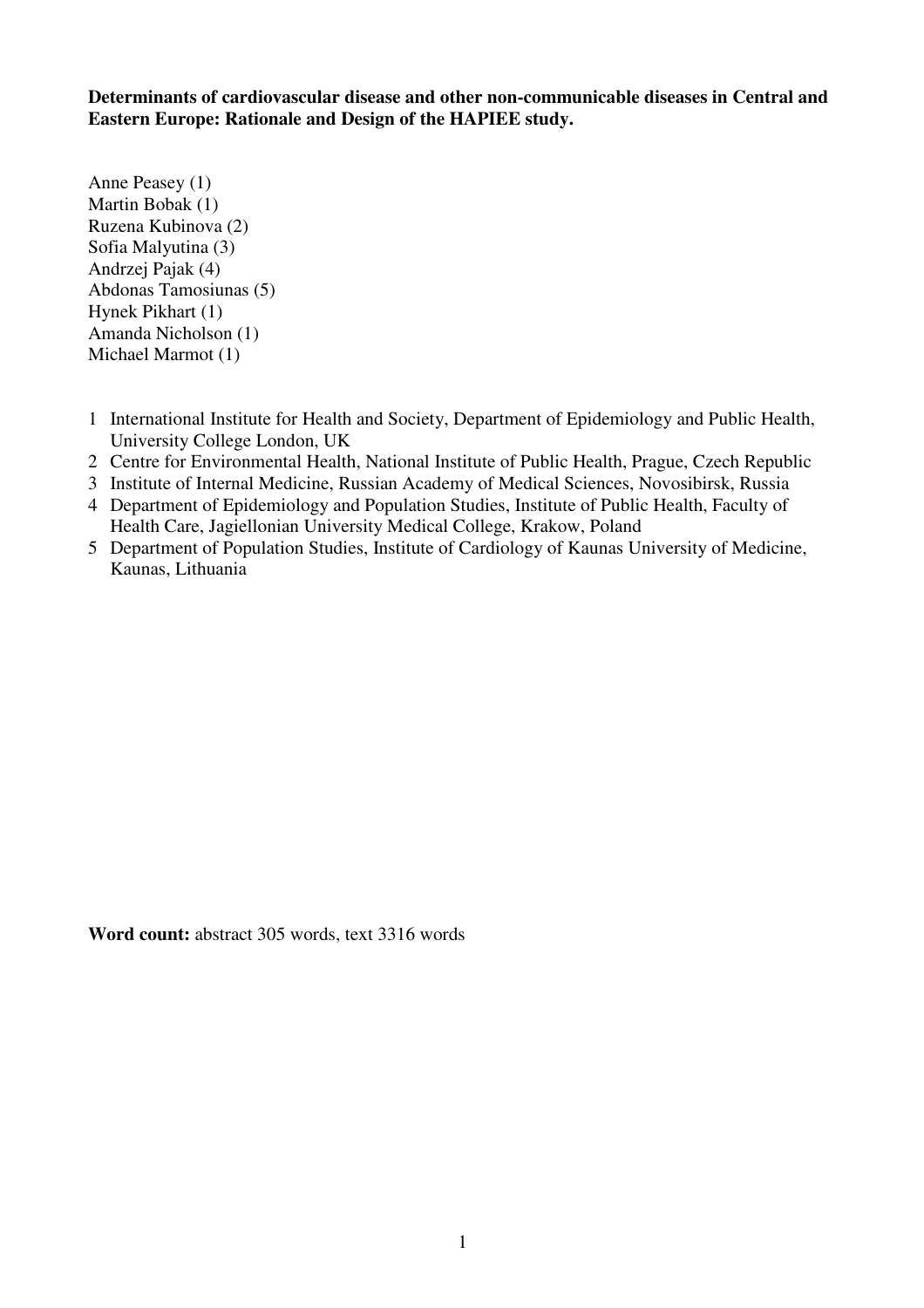## **Abstract**

*Background:* Over the last five decades, a wide gap in mortality opened between western and eastern Europe; this gap increased further after the dramatic fluctuations in mortality in the former Soviet Union (FSU) in the 1990s. Recent rapid increases in mortality among lower socioeconomic groups in eastern Europe suggests that socioeconomic factors are powerful determinants of mortality in these populations but the more proximal factors linking the social conditions with health remain unclear. The HAPIEE (Health, Alcohol and Psychosocial factors In Eastern Europe) study is a prospective cohort study designed to investigate the effect of classical and nonconventional risk factors and social and psychosocial factors on cardiovascular and other noncommunicable diseases in eastern Europe and the FSU. The main hypotheses of the HAPIEE study relate to the role of alcohol, nutrition and psychosocial factors.

*Methods and design:* The HAPIEE study comprises four cohorts in Russia, Poland, the Czech Republic and Lithuania; each consists of a random sample of men and women aged 45-69 years old at baseline, stratified by gender and 5 year age groups, and selected from population registers. The total planned sample size is 36,500 individuals. Baseline information from the Czech Republic, Russia and Poland was collected in 2002-2005 and includes data on health, lifestyle, diet (food frequency), socioeconomic circumstances and psychosocial factors. A short examination included measurement of anthropometric parameters, blood pressure, lung function and cognitive function, and a fasting venous blood sample. Re-examination of the cohorts in 2006-2008 focuses on healthy ageing and economic well-being using face-to-face computer assisted personal interviews. Recruitment of the Lithuanian cohort is ongoing, with baseline and re-examination data being collected simultaneously. All cohorts are being followed up for mortality and non-fatal cardiovascular events.

*Discussion:* The HAPIEE study will provide important new insights into social, behavioural and biological factors influencing mortality and cardiovascular risk in the region.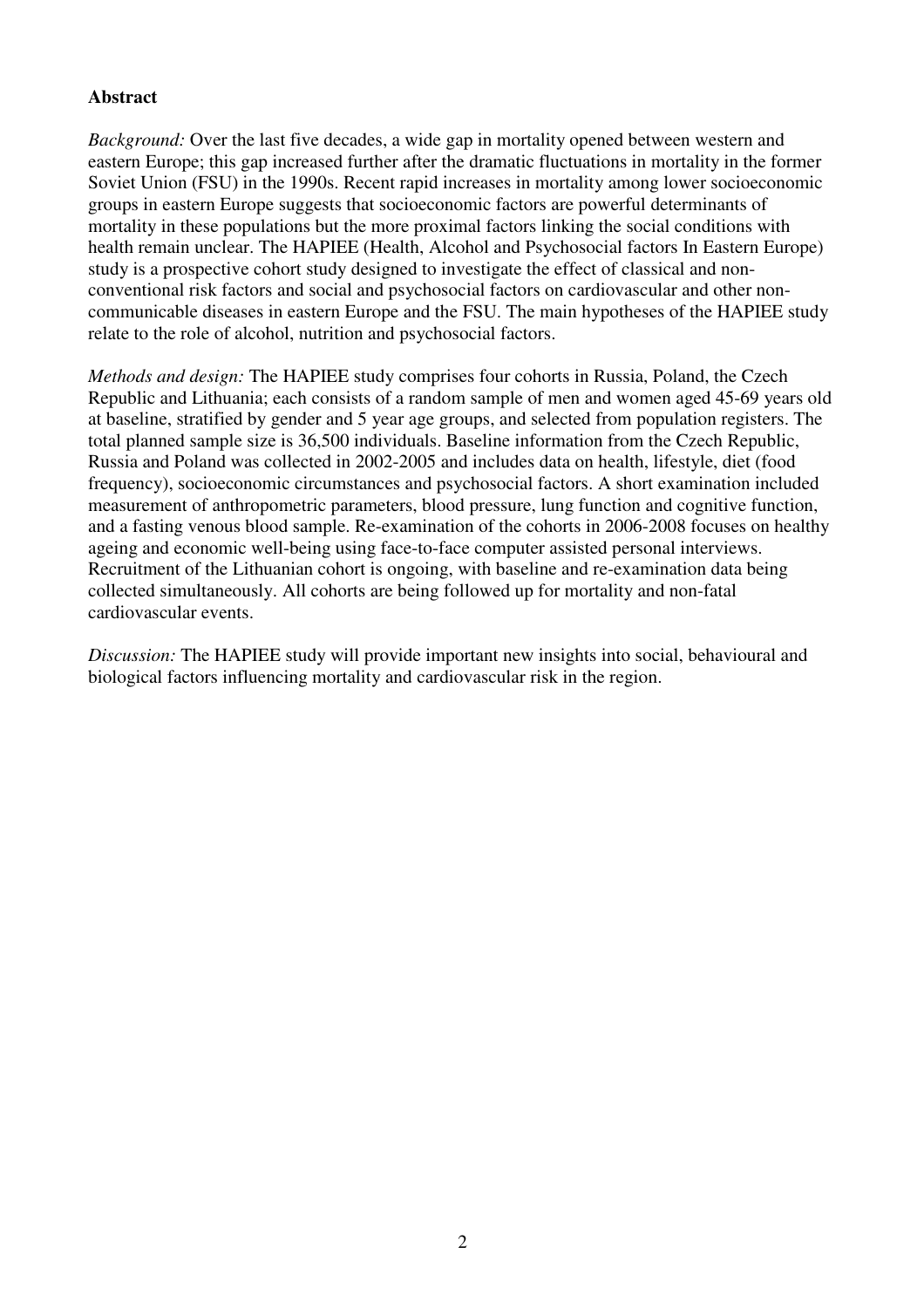# **Background**

## *The rationale for the study*

The rationale for this research lies in the intriguing trends in cardiovascular (CVD) mortality seen in Europe over the past five decades. While in western Europe total and CVD mortality have been declining since the 1970s, in Central and Eastern Europe (CEE) and the former Soviet Union (FSU) rates have been increasing [1,2]. Dramatic fluctuations in mortality in Russia and other parts of the FSU in the late 1980s and the 1990s were superimposed on these long-term trends [3,4]. These trends have resulted in a large gap in life expectancy between eastern and western Europe [2,5].

Social factors act at the country (context) level and within countries. The population level trends provide the context, but it is important to understand how social conditions and lifestyle affect the health of individuals and groups within countries, rather than to examine trends. The rise of mortality in unmarried men [6,7], and the rapid increase in mortality in lower socioeconomic groups, resulting in dramatic widening of social inequalities within countries of CEE/FSU in recent years [8-14], suggest a powerful role of social factors. The question is how they affect cardiovascular disease in these societies which have undergone profound social change.

Analyses of the WHO MONICA data suggested that classical risk factors could explain only a part of the temporal changes and differences between populations [4,15-17]. Similarly, studies within populations, both in the east and the west of Europe, showed that only part of the socioeconomic differentials in CVD risk were explained by standard risk factors [18-21]. Other risk factors therefore need to be considered. Our main hypotheses relate to alcohol, nutrition and psychosocial factors. Binge and heavy drinking has been proposed as the explanation for the short-term fluctuations in mortality in Russia [3,22] but the evidence on the contribution of alcohol to trends in mortality and on the association between heavy and binge drinking and CVD in individuals remains inconclusive [23-25]. Nutrition, particularly low consumption of fruits and vegetables and its biomarkers (such as antioxidant vitamins or folate), has been linked with CVD risk [26,27] and has been shown to be low in CEE/FSU [28-31]; however, direct individual-based evidence on its role in the high mortality in the region is insufficient. The link between material hardship and psychosocial distress is well documented [32] but, again, direct evidence on their independent effects on CVD in CEE/FSU is sparse. There is important circumstantial evidence supporting each of these hypotheses; the ultimate scientific test, however, requires longitudinal studies of individuals.

## **Methods and Design**

## *Hypotheses and research questions*

To investigate the determinants of cardiovascular diseases and other chronic conditions in Central and Eastern Europe, we are conducting a prospective cohort study in Russia, Poland, the Czech Republic and Lithuania. The study will investigate the following specific hypotheses:

- Socioeconomic factors are key determinants of health in CEE/FSU; we will examine the pathways involved in their action, including factors hypothesised below.
- · Psychosocial factors, both at individual and population level, are related to CVD and other noncommunicable diseases.
- · Low consumption of fresh fruits and vegetables and their nutrient biomarkers are associated with increased risk of CVD;
- · Binge drinking and heavy alcohol consumption are related to all-cause mortality, CVD and injury;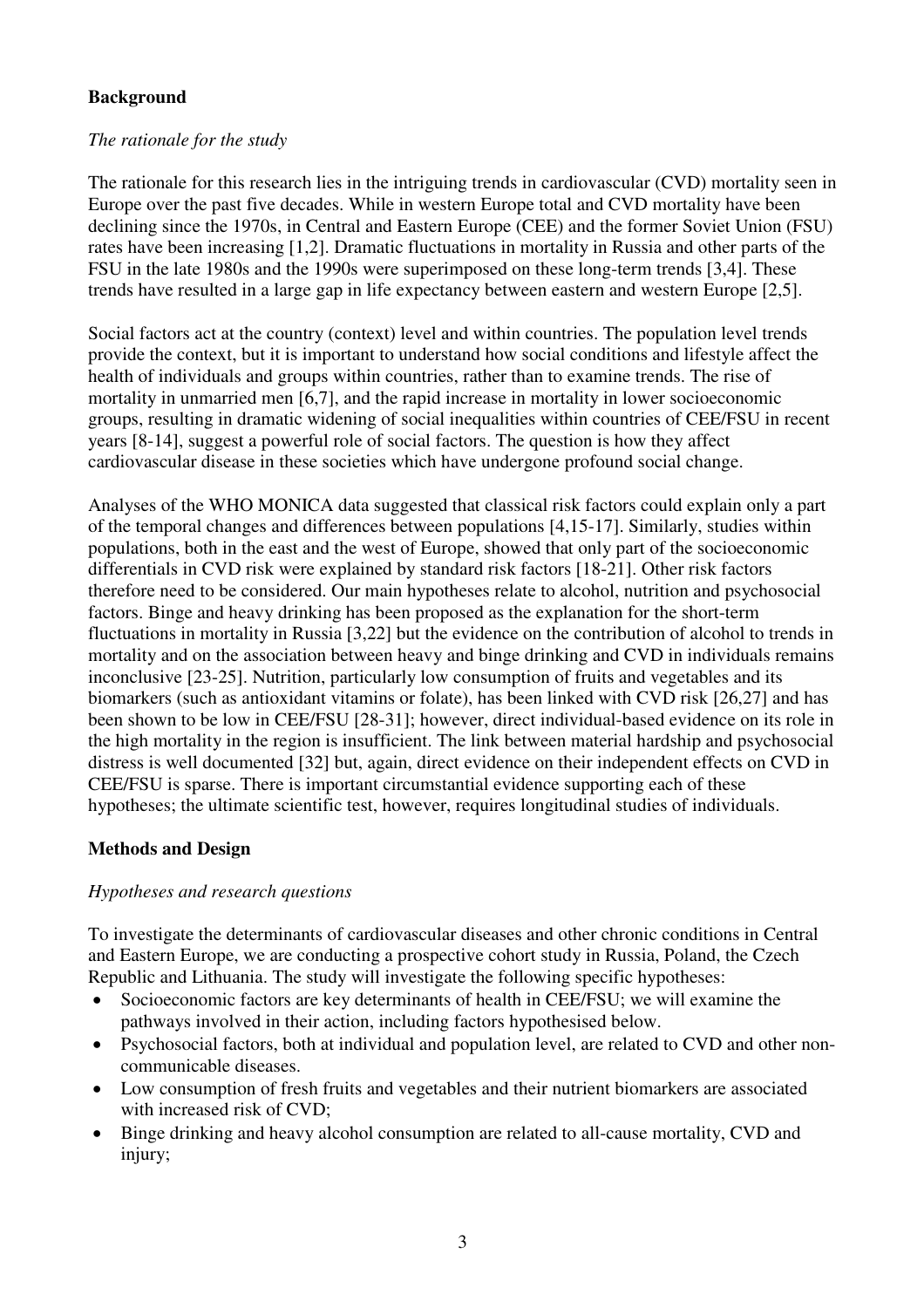- · Elevated concentration of homocysteine and low levels of folate and related B vitamins are associated with increased risk of CVD;
- Interactions between different groups of risk factors, in particular between heavy drinking and folate deficiency, and between the MTHFR genotype and folate deficiency, are associated with CVD.

In addition to these specific hypotheses, the study will also investigate several more general questions:

- The role of childhood socioeconomic circumstances and biological markers of their effects, such as leg length and lung functions, in the risk of CVD and other conditions in adulthood;
- Biological, social, economic and psychosocial determinants of healthy ageing (cognitive function, physical functioning, and quality of life of elderly persons);
- Genetic predictors and non-conventional biomarkers of CVD and other chronic diseases.

## *Study populations and subjects*

The HAPIEE (**H**ealth, **A**lcohol and **P**sychosocial factors **I**n **E**astern **E**urope) study consists of three cohorts in Novosibirsk (Russia), Krakow (Poland) and six centres in the Czech Republic (Havirov/Karvina, Hradec Kralove, Jihlava, Kromeriz, Liberec and Usti nad Labem). A fourth cohort is currently being established in Kaunas, Lithuania.

The cohorts consist of random samples of men and women aged 45-69 years old at baseline, stratified by gender and 5 year age groups, and selected from population registers. The planned sample size was 10,000 persons in each country; the actual study size 28,947 individuals (Table 1). In Russia, both the questionnaire and the examination have been completed in a clinic. In Poland and the Czech Republic, the subjects were first visited at home, to complete a structured questionnaire, and then invited to a clinic for a short examination. For this reason, not all subjects have data on both questionnaire and examination; the proportion of subjects with full data is 82% in the Czech Republic and 87% in Poland. Lithuania joined the project in 2005; the planned size of the Lithuanian cohort is 7,000 men and women aged 45-69 years, randomly selected from the population register of the city of Kaunas.

## *Baseline data collection*

The baseline survey in Russia, Poland and the Czech Republic was conducted in 2002-2005; Data were collected by structured questionnaires and examination in clinic including a fasting venous blood sample. The questionnaire covered *health* (self-rated health status, medical history, health behaviours, physical functioning (from the SF36 instrument)[33,34]; *life style*, *food frequency* (in last 3 months), *socioeconomic circumstances* (own and parental education; economic status; type of employment; ownership of car and other household items); *psychosocial factors* (perceived control [35], the 20 item CESD scale of depression [36]); quality of life of retired persons (the CASP19 questionnaire) [37]; and *psychosocial environment at work* (job demand and job control [38] and effort-reward imbalance [39,40]). All questions were translated from English into each language and back translated into English to check for accuracy.

The short examination included measurement of height, weight, trunk length, waist and hip circumference, blood pressure, lung function and cognitive function (memory, concentration and verbal skills). Prior to blood pressure measurement participants were asked to sit quietly for 5 minutes. Blood pressure was measured three times, with a two minute interval between measurements, using an Omron M5-I digital blood pressure monitor. Lung function was assessed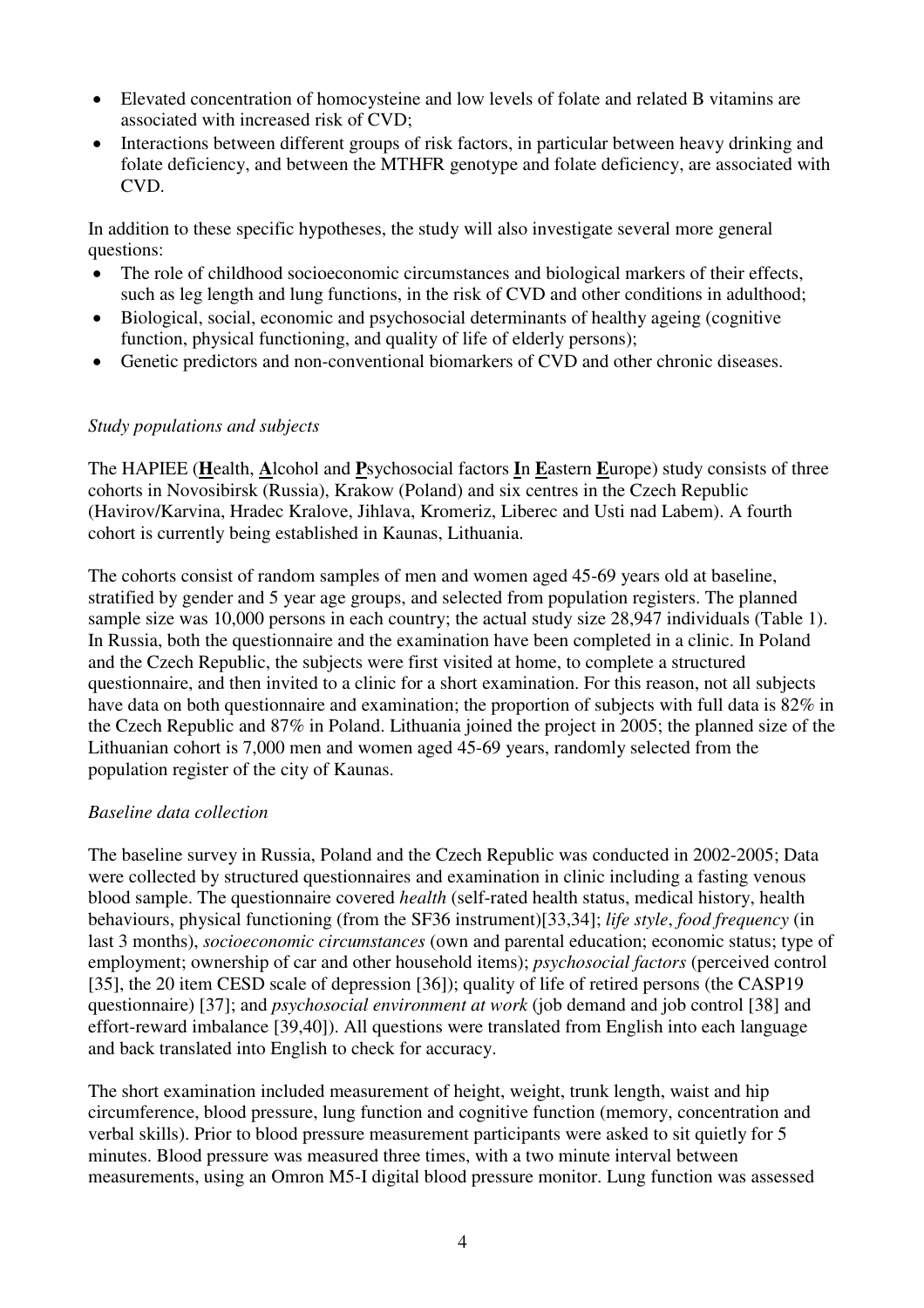with a Micro-Medical Microplus spirometer (using Spida 4 software to store curves in electronic format). Forced vital capacity (FVC), peak expiratory volume in 1 second (PEV1), and peak expiratory flow (PEF) were recorded. Cognitive function tests involved three immediate and one delayed recall of 10 words, animal naming in 1 minute, and letter cancellation in 1 minute.

Blood samples were collected in Becton Dickinson SST II (10ml) and  $K_2$ -EDTA vacutainers (10ml and 2 x 3ml). All vacutainers were stored at 4 degrees Celsius prior to processing. The 10ml SST II and 10ml K<sub>2</sub>-EDTA vacutainers were centrifuged at 4000 rpm for 15 minutes, and serum and plasma samples were divided into 4 and 3 aliquots respectively. In addition, one 250µl aliquot of plasma was stabilised with 250µl of 10% metaphosphoric acid for subsequent vitamin C determination. The two 3ml K<sub>2</sub>-EDTA vacutainers were not centrifuged; one vacutainer (destined for glycated haemoglobin determination) was divided into 2 aliquots x 1.5ml. All aliquots were stored in 1.5ml Sarstedt microtubes, and together with remaining 3ml  $K_2$ -EDTA vacutainer (for DNA extraction) were stored at –80 °C for subsequent laboratory analysis. DNA has now been extracted, divided into 3 aliquots and stored at –20 ºC.

Data entry of baseline questionnaires and medical examination data in the Czech Republic and Russia was done using Epi-Info 6 software (CDC, Atlanta, USA), and questionnaires were electronically scanned in Poland. A proportion of forms were double entered for quality assurance. Baseline questionnaires in Lithuania are being completed using CAPI (see re-examination section for details) and medical examination data is double entered in Epi-Info 6.

Table 2 summarises the data available from the baseline survey. All data from questionnaire and examination are now available. Total cholesterol, HDL cholesterol and triglycerides have been measured in the Czech Republic, Poland and Russia. Central laboratory analyses are in progress for random sub-sample of 1,000 participants per country (including determination of folate, vitamin B12, homocysteine, glycated haemoglobin, vitamin C, alfa-tocopherol, beta-carotene, retinol and Creactive protein). Baseline examination of the Lithuanian cohort began in spring 2006 and is expected to be completed by summer 2008.

## *Re-examination of the cohorts*

Re-examination of the cohorts started in spring 2006 and is planned to take 2 years in all four countries. The main focus of the re-examination is healthy ageing and economic well-being. The data are being collected by face-to-face Computer Assisted Personal Interview (CAPI) using Blaise 4.6 software (Statistics Netherlands). The generic version of the CAPI program is in English, but all questions have been forward and backward translated into each language to ensure consistency of questions in all countries.

The *ageing-related* outcomes include: cognitive functions (as in baseline); physical functioning (12 items from SF-36 questionnaire [33,34]; activities of daily living (ADL), instrumental activities of daily living (IADL), walk speed, chair rise and grip strength; quality of life (12-item CASP questionnaire[37,41] and social participation. The walk speed test records the time to walk a distance of 2m at usual speed, while the chair rise test records the time to stand up and sit down 5 times without using their arms. A Scandidact dynamometer is used to measure the maximum grip strength of each hand.

The *economics* measures include details on retirement; household composition; formal and informal household income; household wealth; and expectations of future pensions. Table 2 summarises the data being collected during re-examination of the cohort. In Lithuania, baseline data collection and collection of additional data on healthy ageing and economic well-being will be collected simultaneously. The re-examination has been designed in such a way that the data on ageing and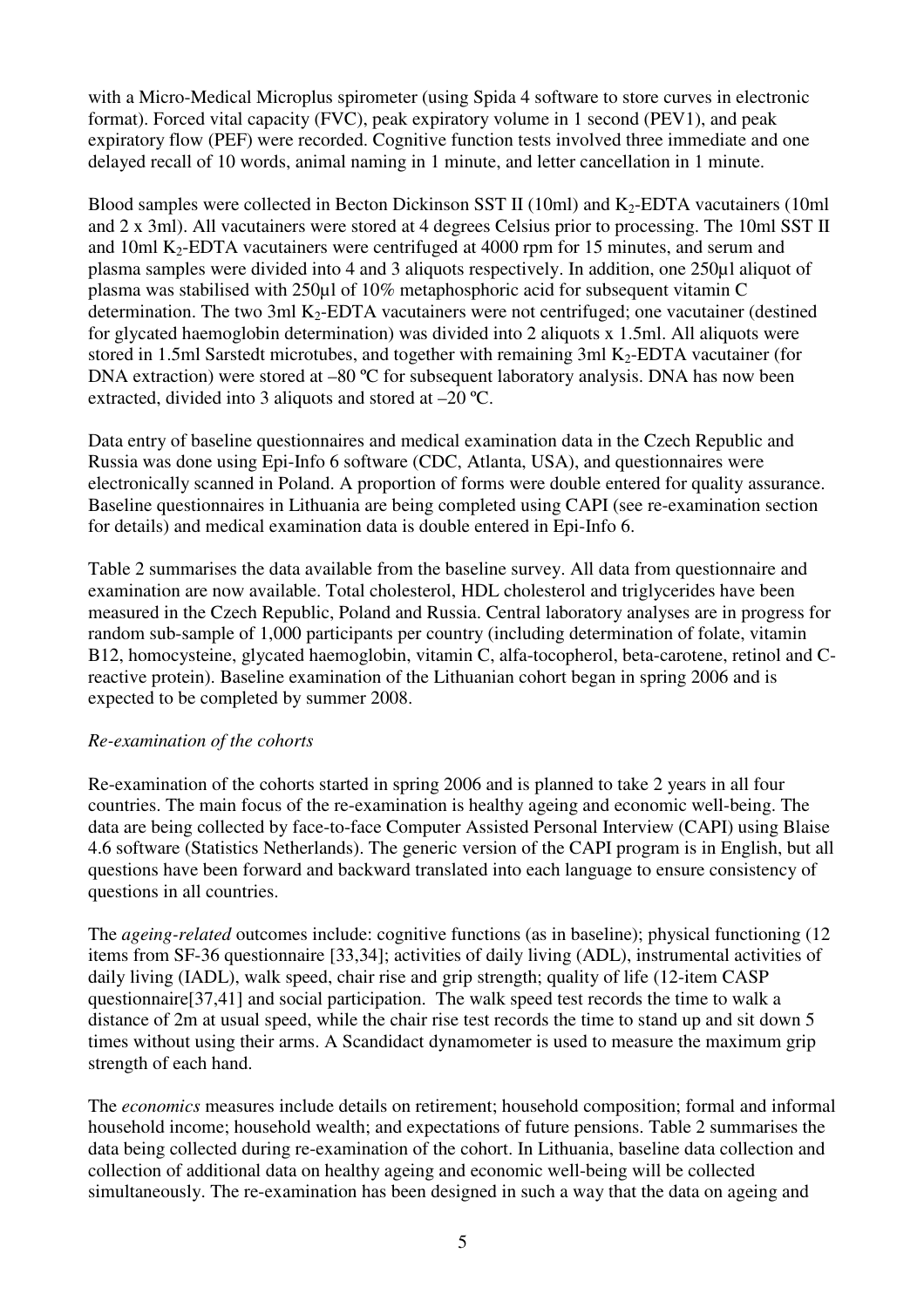economics will be directly comparable with the English Longitudinal Study of Ageing [42], the Study of Healthy Ageing and Retirement in Europe (SHARE) [43], and Health and Retirement Study (HRS) in the USA [44].

## *Follow up of the cohorts*

The study has two primary outcomes of interest: a) mortality from all causes and from CVD, and b) non-fatal cardiovascular events. Over the last year, the follow-up mechanisms for these outcomes have been piloted.

*Mortality.* We use the following data sources on mortality. In Novosibirsk, we use the death register developed by the Institute of Internal Medicine. The register is based on data from medical death certificates, the Novosibirsk office of the State Statistical Bureau (Goscomstat) and from the population registration bureau (ZAGS). The system has been in place for a number of years and provides complete coverage of deaths in the study population [18,24]. In Krakow, we use the provincial death register covering the city of Krakow and surrounding area. In the Czech Republic, we use the national death register. In Lithuania, we use the Kaunas regional mortality register. In the past, the register has been shown to provide a complete coverage of deaths in Kaunas [45].

*Non-fatal cardiovascular events.* The availability of data on non-fatal cardiovascular events differs by country. In Russia and in Lithuania, there are existing registers of myocardial infarction (MI) and stroke established by the WHO MONICA Project [46], but not in Poland and the Czech Republic. In order to obtain comparable data in all four countries, we piloted the mechanisms to (1) identify, (2) confirm and (3) validate incident non-fatal cardiovascular events.

(1) Identification. Postal questionnaire is the primary source for identifying cases in all 4 countries. The questionnaire was sent out in spring 2005 and 2006, will be repeated during the cohort reexamination in 2006-2008 and will then be sent by post every 3 years. Potential CHD cases are identified by positive responses to questions on history of MI, cardiac procedures or history of stroke. To identify events for non-responders to the postal questionnaire and re-examination phase, we will use the MI and stroke registers in Russia and Lithuania, and hospital databases in the Czech Republic (and hopefully in Poland). The proportion of MI cases identified by questionnaire and by these other sources will be compared in order to estimate the potential loss of cases in countries without registers.

(2) Confirmation. Potential incident cardiovascular events (MI, unstable angina and stroke, or diagnostic or therapeutic procedures such as angioplasty or CABG), identified from data sources described above, will be validated using the following information: discharge reports and hospital / medical records. If the discharge report indicates a potentially acute incident coronary event, further information on signs, symptoms and enzymes, and copies of ECGs are sought from hospital records, to enable validation of hospital diagnosis and application of different MI criteria. Prevalent cardiovascular events will not undergo full validation but we plan to obtain hospital discharge data wherever possible to increase the accuracy of the baseline data. For stroke cases, discharge and/or hospital reports are collected on each episode of stroke identified by the postal questionnaire and by stroke registers in Russia and Lithuania, to provide the rates of clinically confirmed strokes, and allow comparison between countries.

(3) Validation. We will use a simplified version of the criteria developed by the American Heart Association [47]. We are collecting an extensive range of data on each event, including signs, symptoms, biomarkers (including non-troponin enzymes) and, where possible, at least 3 copies of ECG. This will allow us to apply different sets of criteria, including those less stringent than AHA, such as the MONICA criteria [46]. Stenosis of more than 70% in any artery or 50% in left main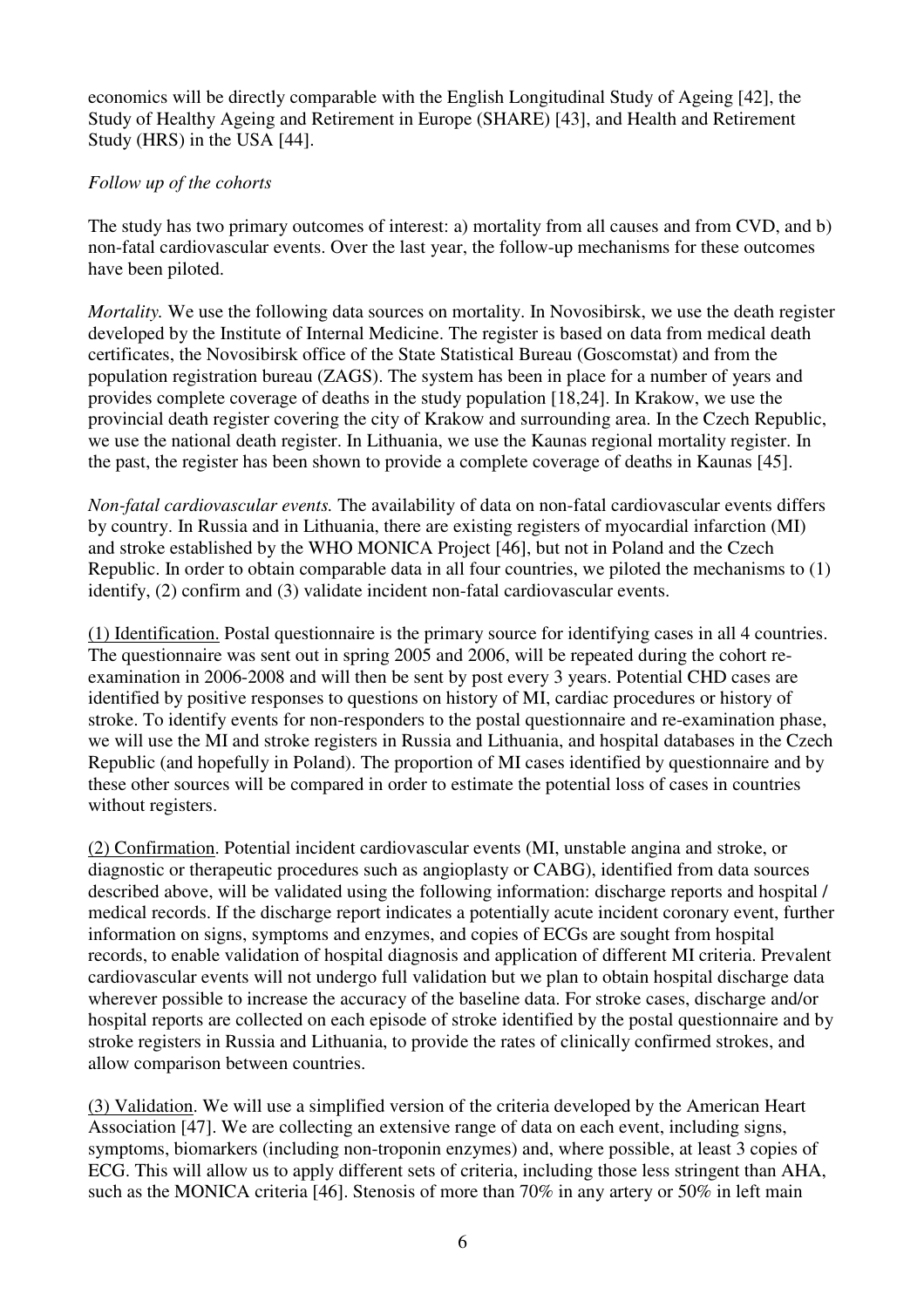## artery, PCI, and CABG are considered as indicating CHD.

## *Statistical analysis*

On the basis of the follow up conducted so far, we estimate that by the end of 2008 and 2010, i.e. on average 4 and 6 years after the baseline survey, there will be a total of about 1360 and 2180 deaths, respectively, from all causes across the three existing cohorts (without Lithuania), approximately half of them from CVD. In terms of non-fatal events, we estimate that by the end of 2009 (postal CVD questionnaire will be repeated in spring 2010) there will be approximately 750 new coronary events and approximately 350 new strokes. These numbers will provide the study with sufficient statistical power to analyse the relationship between proposed risk factors and mortality and nonfatal events and thus to test the research hypotheses.

Baseline data are currently being analysed, but the main hypotheses will be tested using the longitudinal data. After initial exploratory analyses, age-adjusted effects will be estimated by Cox proportional hazard modelling, separately for each country and separately for men and women. These estimates will provide the first estimates of the effects of the independent factors and will show whether there could be effect modification by (heterogeneity between) sex and country. Possible clustering of subjects within cities will be taken into account. Multivariate Cox regression models will be used to estimate independent effects of the suspected risk factors, taking into account potential confounders and effect modifications. Possible pathways linking risk factors with the outcome will be set out a priori, and associations and pathways will be confirmed by structural equation modelling. In addition, data from baseline and re-examination will be used to assess changes in risk factors over time (e.g. smoking, heavy drinking) and intermediate health characteristics (presence of diabetes, hypertension or angina).

The analyses will focus on data from the HAPIEE cohorts but in some instances, comparisons with western populations will be important. There are several such comparison groups. First, we have access to data from a small cohort (n=1007, the same age groups as HAPIEE cohorts) set up in 2003 in southern Sweden under direction of Dr Margareta Kristenson, University of Linkoping, using a similar protocol and many identical measurements. Second, we will compare psychosocial determinants of morbidity and mortality with the Heinz Nixdorf-RECALL study [48]. Third, we will use data from Whitehall II study of civil servants [49] with identical measurements of many lifestyle and psychosocial factors. Fourth, we have access to data from the English Longitudinal Study of Ageing [42], housed in the UCL Department of Epidemiology and Public Health, with measurements of ageing related outcomes and economics identical to those in the HAPIEE study.

### **Discussion**

The HAPIEE study will provide valuable insight into the determinants of CVD and other chronic conditions in Eastern Europe and the former Soviet Union where health and mortality have worsened dramatically over a very short period, coinciding with transition from communism to market economy. Such societal transition is often accompanied by a rapid increase in social inequalities and social distress. Currently the understanding of trends in, and determinants of, health in such societies is patchy at best. The results from HAPIEE study will be relevant for policies aiming to alleviate the impact of transition in other populations.

This large cohort study with extensive measurements and a rich bank of biological and genetic samples will be used to test both existing and new hypotheses concerning causes of disease and ill health to confirm that associations between risk factors and disease seen in the west can be replicated in non-western populations. It will investigate the social patterning of health and, because the social structure differs from the west, will increase understanding of the links between social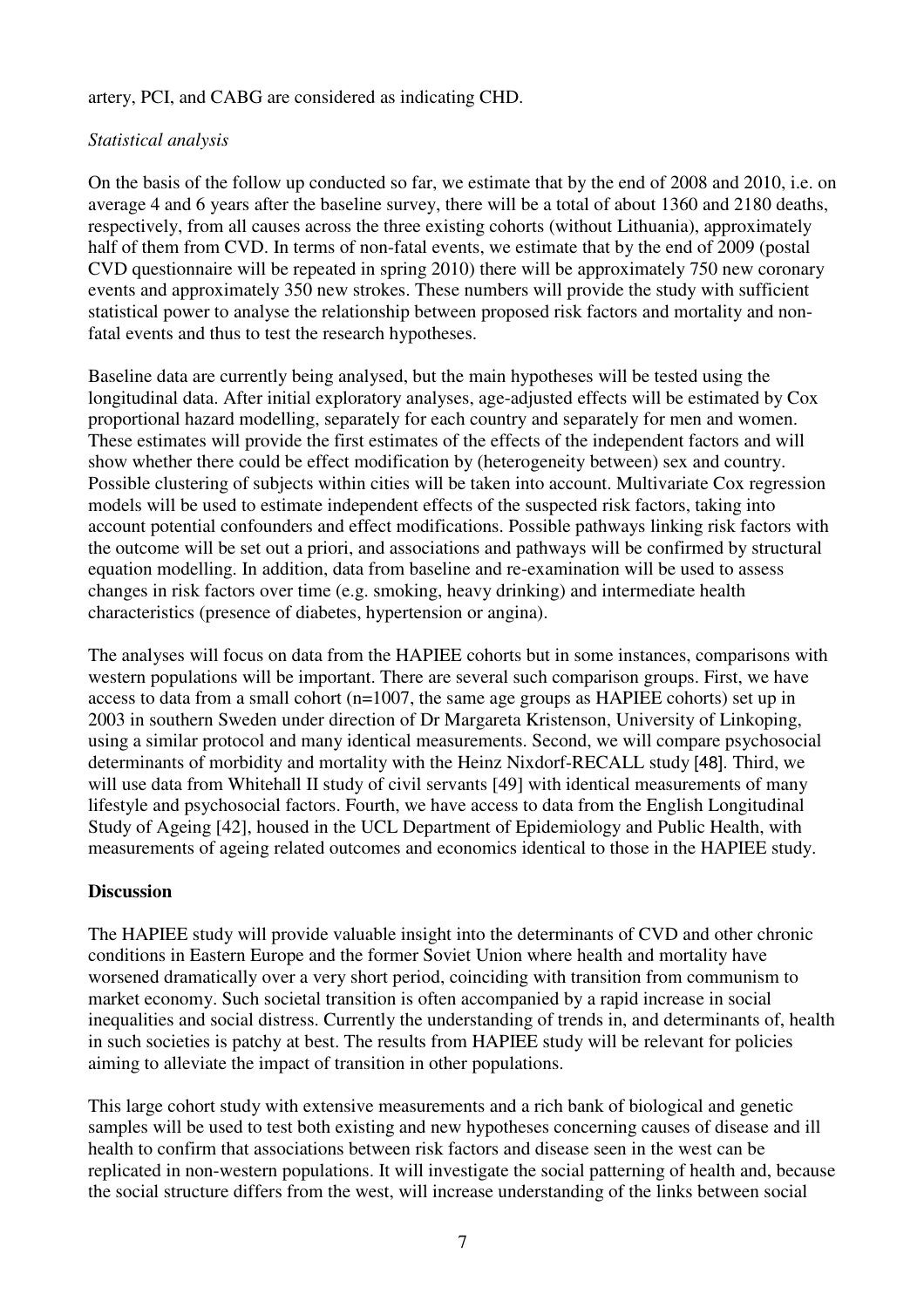environment and health. The current focus on healthy ageing is important, since age-related onset of disability in Russia seems faster than in the west [50,51] but so far little is known about the determinants of health among the elderly in Eastern Europe.

The most serious challenge in this study was to achieve satisfactory response rates. Our projection of the study size of 30,000 persons was based on response rates in earlier studies in Eastern Europe in the late 1990s but response rates in the region have since declined rapidly. Although our final response rates are typical for current studies in Eastern Europe, and elsewhere [52-56], careful assessment of the non-response bias is nevertheless important. In all centres, we collected short questionnaires from sub-sample of those who refused participation. In Novosibirsk and Krakow, we conducted extra home visits in a sub-sample of non-respondents; in the Czech Republic we assessed the completeness of the population registers in the Czech town with the largest number of invitations. The analysis of these data and the comparison of participants and non-respondents showed two important features.

First, a non-negligible proportion of non-respondents had moved away or died before the start of the study and were therefore not eligible for the study. Extrapolating from the proportion of incorrect addresses identified in home visits in Krakow and Novosibirsk and from the assessment of the accuracy of the population register, the real response rates are higher than those shown in Table 1 – at least 68% in Krakow, at least 71% in Novosibirsk and over 60% in the Czech Republic. A further proportion of non-respondents could not be contacted after 3 home visits, and many of these may not live at their officially registered address. The true response rates may therefore be even higher.

Second, participation rates were higher in women, increased with age, and participants had higher education, better self-rated health and lower prevalence of smoking than non-respondents. This confirms the general experience that responders in epidemiological studies are healthier than nonresponders [57]. Response rates and healthy volunteer bias may complicate comparisons between cohorts but they will not have a large influence on within cohort analyses.

The HAPIEE study is one of the largest prospective studies of non-communicable diseases ever conducted in Eastern Europe, and it is one of the first that will systematically investigate healthy ageing and its determinants. The results of the study will provide important insights into social, behavioural and biological risk factors of cardiovascular diseases, injuries, depression and other conditions common in the region.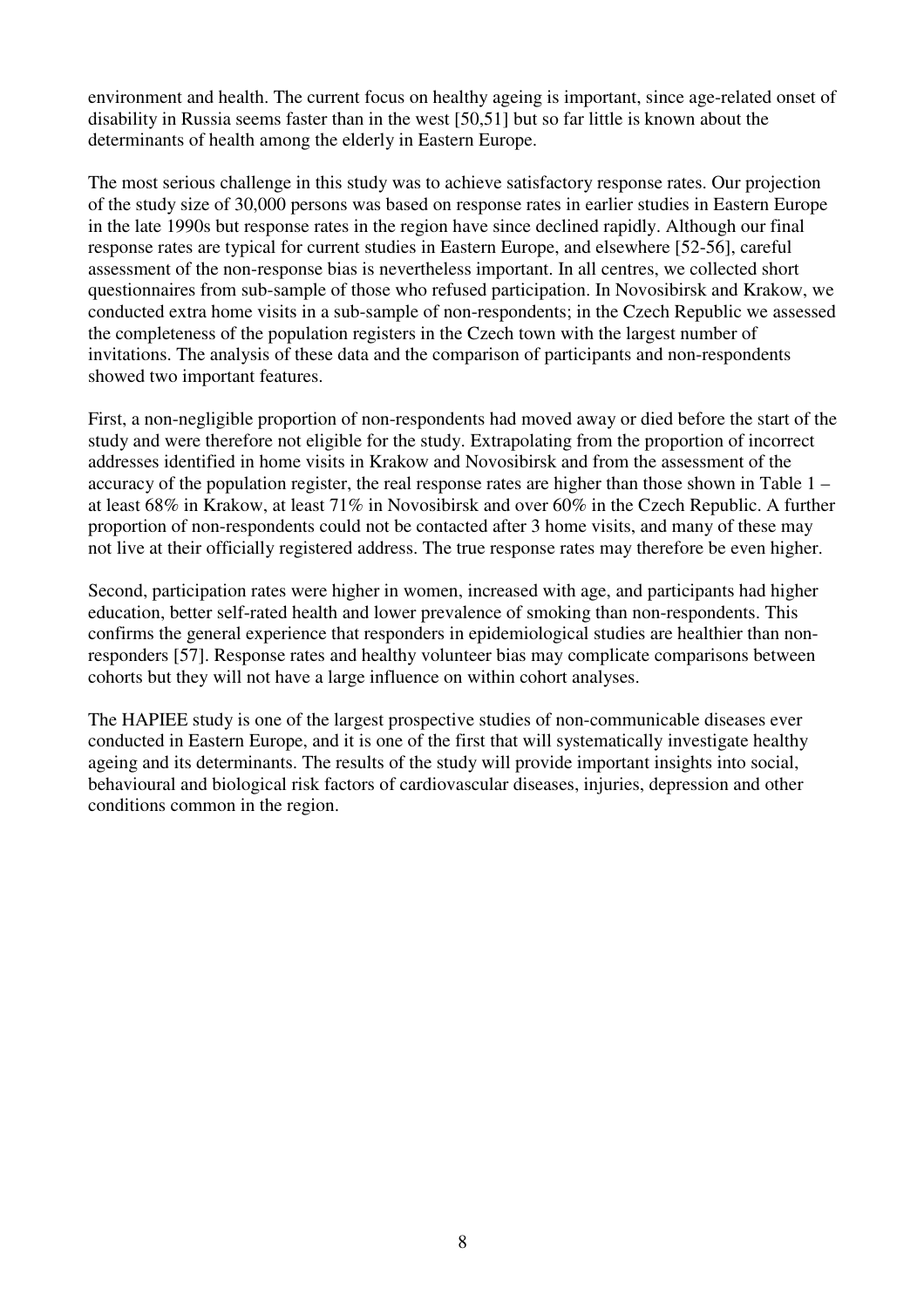## **Competing interests**

The authors declare that they have no competing interests.

#### **Authors' contributions**

A Peasey participated in the design and coordination of the study, and drafted the manuscript. M Bobak, H Pikhart and M Marmot participated in the design and coordination of the study and helped draft the manuscript. R Kubinova, S Malyutina, A Pajak, A Tamosiunas and A Nicholson participated in the coordination of the study and helped draft the manuscript. All authors read and approved the final manuscript.

#### **Acknowledgements**

This study is funded by grants from the Wellcome Trust (grant no. 064947/Z/01/Z), the US National Institute on Aging (grant no. 1R01 AG23522-01) and the MacArthur Foundation (Health and Social Upheaval network).

We would like to thank local collaborators in Novosibirsk, Krakow, Prague, Havirov, Karvina, Jihlava, Usti nad Labem, Liberec, Hradec Kralove, Kromeriz and Kaunas. We also thank Prof Rudolf Poledne and Dr Jaroslav Hubacek and colleagues in the Institute of Clinical and Experimental Medicine, Prague, Czech Republic for advice and assistance with standardising lipid analyses and DNA extraction; the CTSU, Wolfson Laboratories, University of Oxford, Oxford, UK for their timely advice regarding blood collection, in particular vitamin C stabilisation, and the ongoing analysis of a subsample of the cohorts for a wide variety of analytes; colleagues in the Department of Epidemiology and Public Health, UCL for their constant support and advice throughout the development of the HAPIEE protocol, in particular Dr Marcus Richards for his help with the development of the cognitive function tests and Prof James Banks (Institute of Fiscal Studies, UK), Dr Martin Dlouhy (University of Economics, Prague), Dr Michal Myck (German Institute for Economic Research, Berlin), Regina Deveikyte (National Statistical Office, Lithuania) and Prof Svetlana Soboleva (Institute of Economics, Russian Academy of Sciences, Novosibirsk, Russia) for their crucial contribution to development of the economic well-being module.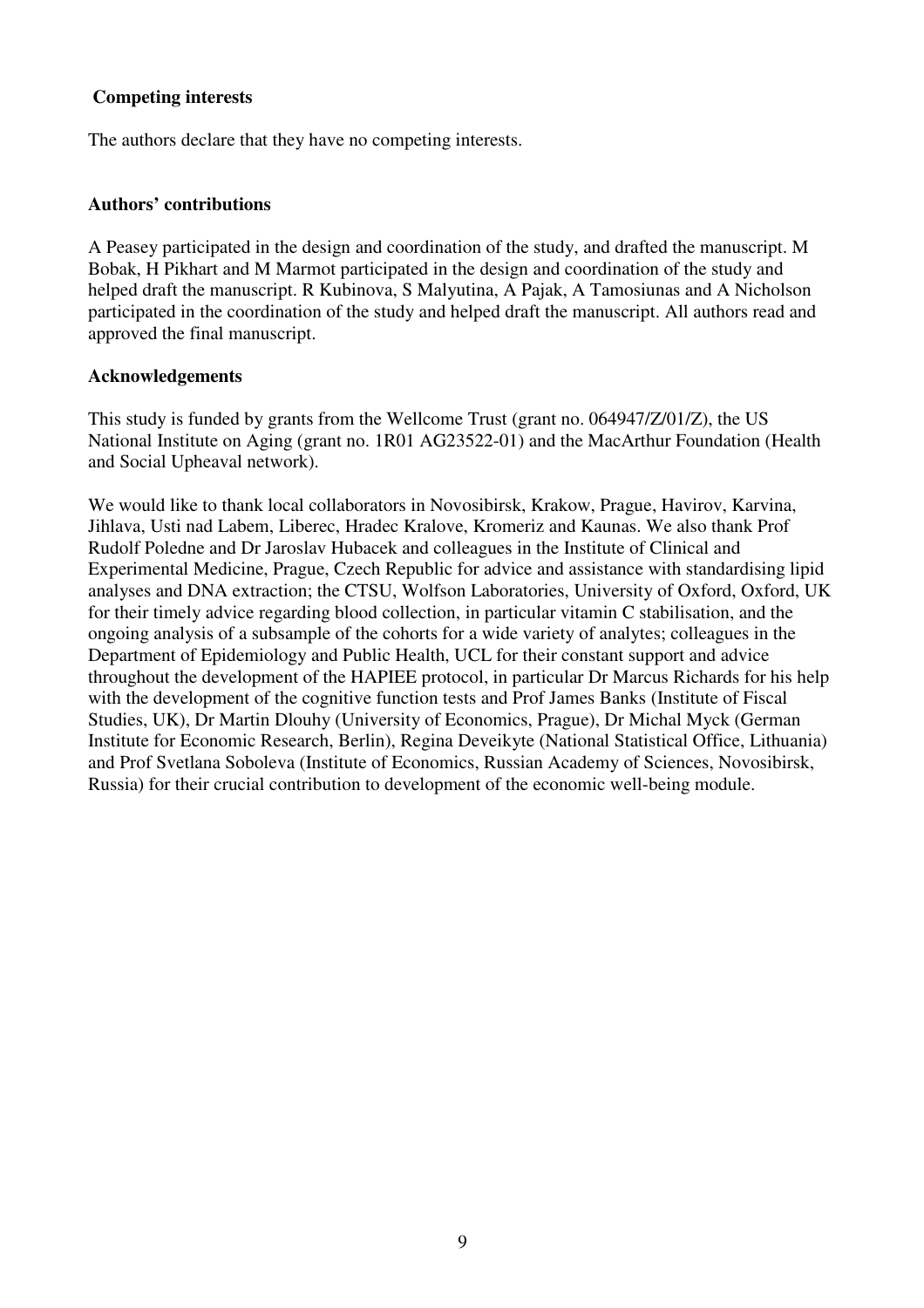Reference List

- 1. Uemura K, Pisa Z: **Trends in cardiovascular disease mortality in industrialized countries since 1950.** *Wld Hlth Statist Quart* 1988, **41:** 155-178.
- 2. Bobak M, Marmot M: **East-west mortality divide and its potential explanations: proposed research agenda.** *Br Med J* 1996, **312:** 421-425.
- 3. Leon DA, Chenet L, Shkolnikov V, Zakharov S, Shapiro J, Rakhmanova G *et al*.: **Huge variation in Russian mortality rates 1984-94: artefact, alcohol, or what?** *Lancet* 1997, **350:** 383-388.
- 4. Bobak M, Marmot M: **Coronary heart disease in Central and Eastern Europe and the former Soviet Union.** In *Coronary heart disease epidemiology. From aetiology to public health. 2nd edition.* Edited by Marmot M, Elliott P. Oxford: Oxford University Press; 2005:83-101.
- 5. Forster DP, Jozan P: **Health in Eastern Europe.** *Lancet* 1990, **335:** 458-460.
- 6. Hajdu P, McKee M, Bojan F: **Changes in premature mortality differentials by marital status in Hungary and in England and Wales.** *Eur J Public Health* 1995, **5:** 259-264.
- 7. Watson P: **Explaining rising mortality among men in Eastern Europe.** *Soc Sci Med* 1995, **41:** 923-934.
- 8. Shkolnikov V, Leon DA, Adamets S, Andreev E, Deev A: **Educational level and adult mortality in Russia: an analysis of routine data 1979 to 1994.** *Soc Sci Med* 1998, **47:** 357- 369.
- 9. Leinsalu M, Vagero D, Kunst A. Estonia 1989-2000: enormous increase in mortality differences by education. International Journal of Epidemiology 32, 1081-1087. 2003.

Ref Type: Journal (Full)

- 10. Jozan P, Forster DP: **Social inequalities and health: ecological study of mortality in Budapest, 1980-83 and 1990-93.** *Br Med J* 1999, **318:** 914-915.
- 11. Dzurova D: **Mortality differentials in the Czech Republic during the post-1989 sociopolitical transformation.** *Health and Place* 2000, **6:** 351-362.
- 12. Shkolnikov VM, Deev AD, Kravdal O, Valkonen T. Educational differentials in male mortality in Russia and northern Europe. A comparison of an epidemiological cohort from Moscow and St Petersburg with the male populations of Helsinki and Oslo. Demographic Research 10, 1. 2004.

Ref Type: Journal (Full)

- 13. Plavinski SL, Plavinskaya SI, Klimov AN: **Social factors and increase in mortality in Russia in the 1990s: prospective cohort study.** *Br Med J* 2003, **326:** 1240-1242.
- 14. Murphy M, Bobak M, Nicholson A, Rose R, Marmot M: **The widening gap in mortality by educational level in the Russian Federation, 1980-2001.** *Am J Public Health* 2006, **96:** in press.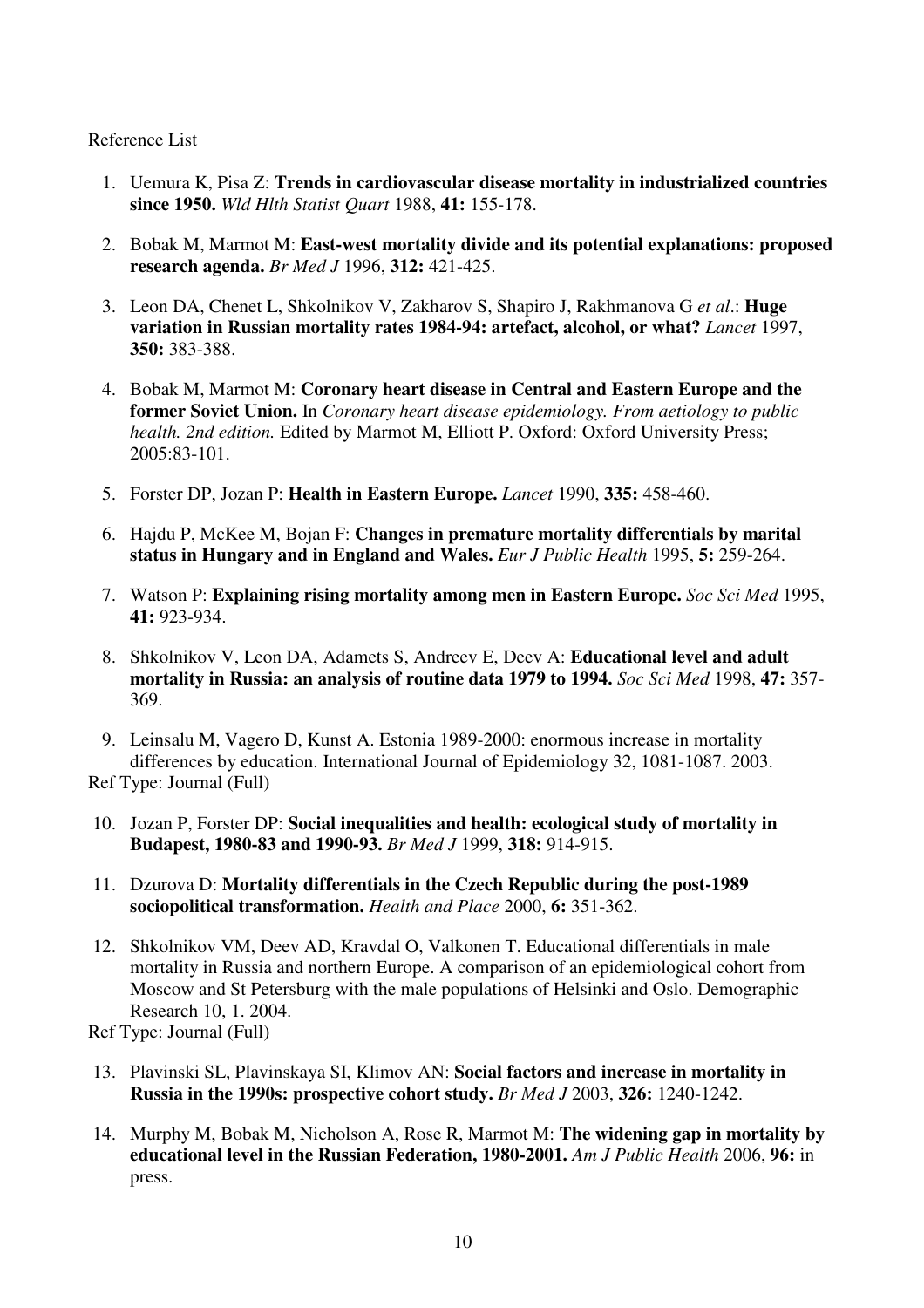- 15. The World Health Organization MONICA Project: **Ecological analysis of the association between mortality and major risk factors of cardiovascular disease.** *Int J Epidemiol* 1994, **23:** 505-516.
- 16. Kuulasmaa K, Tunstall-Pedoe H, Dobson A, Fortmann SP, Sans S, Tolonen H *et al*.: **Estimation of contribution of changes in classic risk factors to trends in coronary-event rates across the WHO MONICA Project populations.** *Lancet* 2000, **355:** 675-687.
- 17. Pajak A: **[Myocardial infarction--threats and medical care. Longitudinal observations in a population of 280,000 women and men--Project POL-MONICA Krakow. II. Risk factors and mortality due to ischemic heart disease in men ages 35-64] Polish.** *Przegl Lek* 1996, **53:** 707-712.
- 18. Malyutina S, Bobak M, Simonova G, Gafarov V, Nikitin Y, Marmot M: **Education, marital status and all-cause and cardiovascular mortality in Novosibirsk, Russia: a prospective cohort study.** *Ann Epidemiol* 2004, **14:** 244-249.
- 19. Bobak M, Hertzman C, Skodova Z, Marmot M: **Own education, current conditions, parental material circumstances, and risk of myocardial infarction in a former communist country.** *J Epidemiol Comm Hlth* 2000, **54:** 91-96.
- 20. Bosma JHA: *A cross-cultural comparison of the role of some psychosocial factors in the etiology of coronary heart disease. Follow-up to the Kaunas-Rotterdam Intervention Study (KRIS)*. Maastricht: Universitaire Pers Maastricht; 1994.
- 21. Marmot MG, Kogevinas M, Elston MA: **Social/economic status and disease.** *Ann Rev Public Health* 1987, **8:** 111-135.
- 22. McKee M, Shkolnikov V, Leon D: **Alcohol is implicated in the fluctuations in cardiovascular disease in Russia since the 1980's.** *Ann Epidemiol* 2001, **11:** 1-6.
- 23. Bobak M, Marmot M: **Alcohol and coronary heart disease.** In *Coronary heart disease epidemiology. From aetiology to public health*. Edited by Marmot M, Elliott P. Oxford: Oxford University Press; 2005:251-263.
- 24. Malyutina S, Bobak M, Kurilovitch S, Gafarov V, Simonova G, Nikitin Y *et al*.: **Relation between heavy and binge drinking and all-cause and cardiovascular mortality in Novosibirsk, Russia: a prospective cohort study.** *Lancet* 2002, **360:** 1448-1454.
- 25. Deev A, Shestov D, Abernathy J, Kapustina A, Muhina N, Irging S: **Association of alcohol consumption to mortality of middle aged US and Russian men and women.** *Ann Epidemiol* 1998, **8:** 147-153.
- 26. Ness AR, Powles JW: **Fruit and vegetables and cardiovascular disease: a review.** *Int J Epidemiol* 1997, **26:** 1-13.
- 27. Rimm EB, Ascherio A, Giovannucci E, Spiegelman D, Stampfer MJ, Willett WC: **Vegetable, fruit, and cereal fiber intake and risk of coronary heart disease among men.** *JAMA* 1996, **275:** 447-451.
- 28. Ginter E: **High cardiovascular mortality in postcommunist countries: participation of oxidative stress?** *Int J Vit Nutr Res* 1996, **66:** 183-189.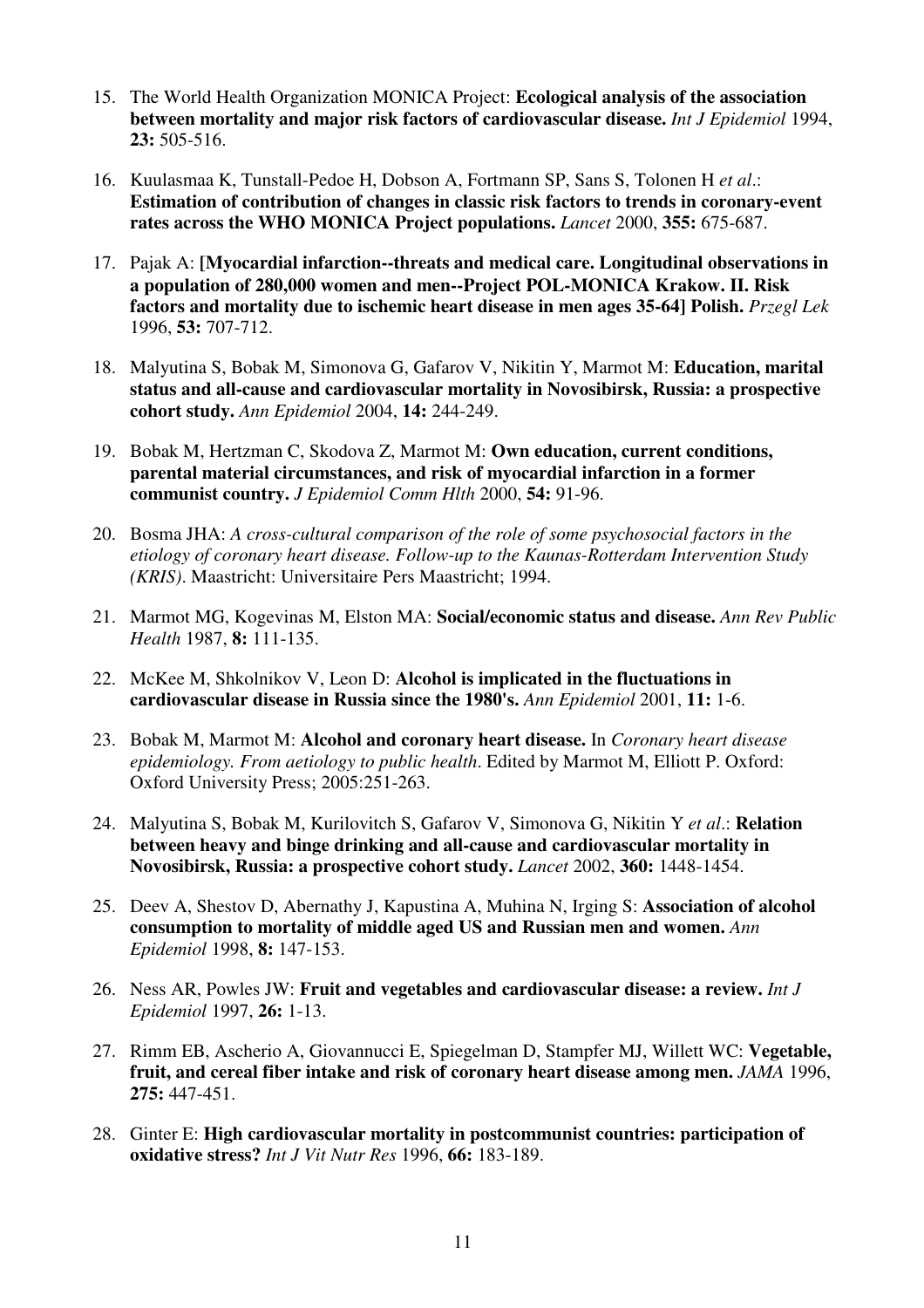- 29. Bobak M, Hense HW, Kark JD, Kuch B, Vojtisek P, Sinnreich R *et al*.: **An ecological study of determinants of cardiovascular disease rates: a comparison of Czech, Bavarian and Israeli men.** *Int J Epidemiol* 1999, **28:** 437-444.
- 30. Kristenson M, Zieden B, Kucinskiene Z, Schafer Elinder L, Bergdahl B, Elwing B *et al*.: **Antioxidant state and mortality from coronary heart disease in Lithuanian and Swedish men: concomitant cross-sectional study of men aged 50.** *Br Med J* 1997, **314:** 629-633.
- 31. Matilainen T, Vartiainen E, Puska P, Alfthan G, Pokusajeva S, Moisejeva N *et al*.: **Plasma ascorbic concentrations in the Republic of Karelia, Russia, and in North Karelia, Finland.** *Eur J Clin Nutr* 1996, **50:** 115-120.
- 32. *Social determinants of health*. New York: Oxford University Press; 1999.
- 33. Brazier JE, Harper R, Jones NMB, O'Cathain A, Thomas KJ, Usherwood T *et al*.: **Validating the SF36 health survey questionnaire: new outcome measure for primary care.** *Br Med J* 1992, **305:** 160-164.
- 34. Garratt AM, Ruta DA, Abdalla MI, Buckingham JK, Russell IT: **The SF36 health survey questionnaire: an outcome measure suitable for routine use within the NHS?** *Br Med J* 1993, **306:** 1440-1444.
- 35. Bobak M, Pikhart H, Hertzman C, Rose R, Marmot M: **Socioeconomic factors, perceived control and self-reported health in Russia. A cross-sectional survey.** *Soc Sci Med* 1998, **47:** 269-279.
- 36. Radloff LS: **The CES-D scale: a self-report depression scale for research in the general population.** *Applied Psychological Measurement* 1977, **1:** 385-401.
- 37. Hyde M, Wiggins R, Higgs P, Blane D: **A measure of quality of life in early old age: The theory, development and properties of a needs satisfaction model (CASP-19).** *Aging and Mental Health* 2003, **7:** 186-194.
- 38. Karasek R, Theorell T: *Healthy work. Stress, productivity, and the reconstruction of working life*. New York: Basic Books; 1990.
- 39. Siegrist J: **Adverse health effects of high effort low reward conditions at work.** *J Occup Health Psychol* 1996, **1:** 27-43.
- 40. Siegrist J, Starke D, Chandola T, Godin I, Marmot M, Niedhammer I *et al*.: **The measurement of effort-reward imbalance at work: European comparisons.** *Soc Sci Med* 2004, **58:** 1483-1499.
- 41. Siegrist J, Wahrendorf M, von dem Knesebeck O, Jurges H, Borsch-Supan A: **Quality of work, well-being, and intended early retirement of older employees--baseline results from the SHARE Study.** *Eur J Public Health* 2006, **Jun 14; [Epub ahead of print].**
- 42. Marmot M, Banks J, Blundell R, Lessof C, Nazroo J: *Health, wealth and lifestyles of the older population in England: the 2002 English Longitudinal Study of Ageing*. London: Institute of Fiscal Studies; 2003.
- 43. Borsch-Supan A, Hank K, Jurges H: **A new comprehensive and international view on ageing: introducing the 'Survey of Health, ageing and Retirement in Europe'.** *European Journal of Ageing* 2005, **2:** 245-253.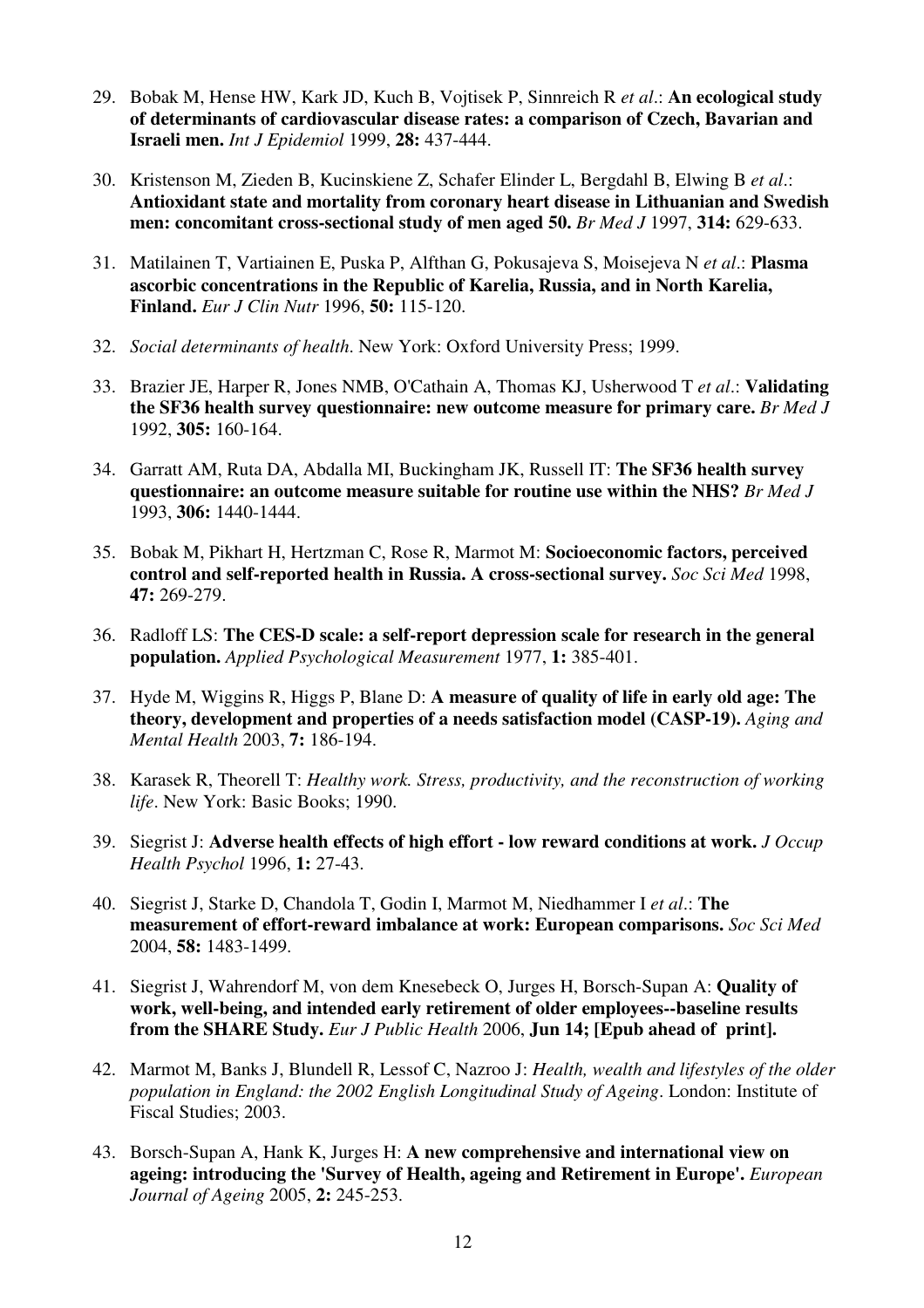- 44. Juster FT, Suzman R: **An Overview of the Health and Retirement Study.** *Journal of Human Resources* 1995, **30:** S7-S56.
- 45. Radisauskas R, Petrokiene Z, Rastenyte D: **Myocardial infarct morbidity and mortality trends in the Kaunas population 25-64 years of age during 1983-1998.** *Medicina (Kaunas)* 2002, **38:** 86-93.
- 46. WHO MONICA Project., Tunstall-Pedoe H, Kuulasmaa K, Amouyel P, Arveiler D, Rajakangas A-M *et al*.: **Myocardial infaction and coronary deaths in the World Health Organization MONICA Project. Registration procedures, event rates, and case-fatality rates in 38 populations from 21 countries in four continents.** *Circulation* 1994, **90:** 583- 612.
- 47. Luepker RV, Apple FS, Christenson RH, Crow RS, Fortmann SP, Goff D *et al*.: **Case definitions for acute coronary heart disease in epidemiology and clinical research studies: a statement from the AHA Council on Epidemiology and Prevention; AHA Statistics Committee; World Heart Federation Council on Epidemiology and Prevention; the European Society of Cardiology Working Group on Epidemiology and Prevention; Centers for Disease Control and Prevention; and the National Heart, Lung, and Blood Institute.** *Circulation* 2003, **108:** 2543-2549.
- 48. Schmermund A, Mohlenkamp S, Stang A, Gronemeyer D, Seibel R, Hirche H *et al*.: **Assessment of clinically silent atherosclerotic disease and established and novel risk factors for predicting myocardial infarction and cardiac death in healthy middle-aged subjects: rationale and design of the Heinz Nixdorf RECALL Study. Risk Factors, Evaluation of Coronary Calcium and Lifestyle.** *Am Heart J* 2002, **144:** 212-218.
- 49. Marmot MG, Davey Smith G, Stansfeld S, Patel C, North F, Head J *et al*.: **Health inequalities among British civil servants: the Whitehall II study.** *Lancet* 1991, **337:** 1387- 1393.
- 50. Bobak M, Kristenson M, Pikhart H, Marmot M: **Life span and disability: a cross-sectional comparison of Russian and Swedish community based data.** *Br Med J* 2004, **329:** 767 (epub).
- 51. Andreev EM, McKee M, Shkolnikov VM: **Health expectancy in the Russian Federation: a new perspective on the health divide in Europe.** *Bull WHO* 2003, **81:** 778-787.
- 52. Tjonneland A, Gronbaek M, Stripp C, Overvad K: **Wine intake and diet in a random sample of 48763 Danish men and women.** *Am J Clin Nutr* 1999, **69:** 49-54.
- 53. Larsson SC, Bergkvist L, Rutegard J, Giovannucci E, Wolk A: **Calcium and dairy food intakes are inversely associated with colorectal cancer risk in the Cohort of Swedish Men.** *Am J Clin Nutr* 2006, **83:** 667-673.
- 54. Meyer KA, Kushi LH, Jacobs DR, Jr., Slavin J, Sellers TA, Folsom AR: **Carbohydrates, dietary fiber, and incident type 2 diabetes in older women.** *Am J Clin Nutr* 2000, **71:** 921- 930.
- 55. Jackson R, Chambless LE, Yang K, Byrne T, Watson R, Folsom A *et al*.: **Differences between respondents and nonrespondents in a multicenter community-based study vary by gender ethnicity. The Atherosclerosis Risk in Communities (ARIC) Study Investigators.** *J Clin Epidemiol* 1996, **49:** 1441-1446.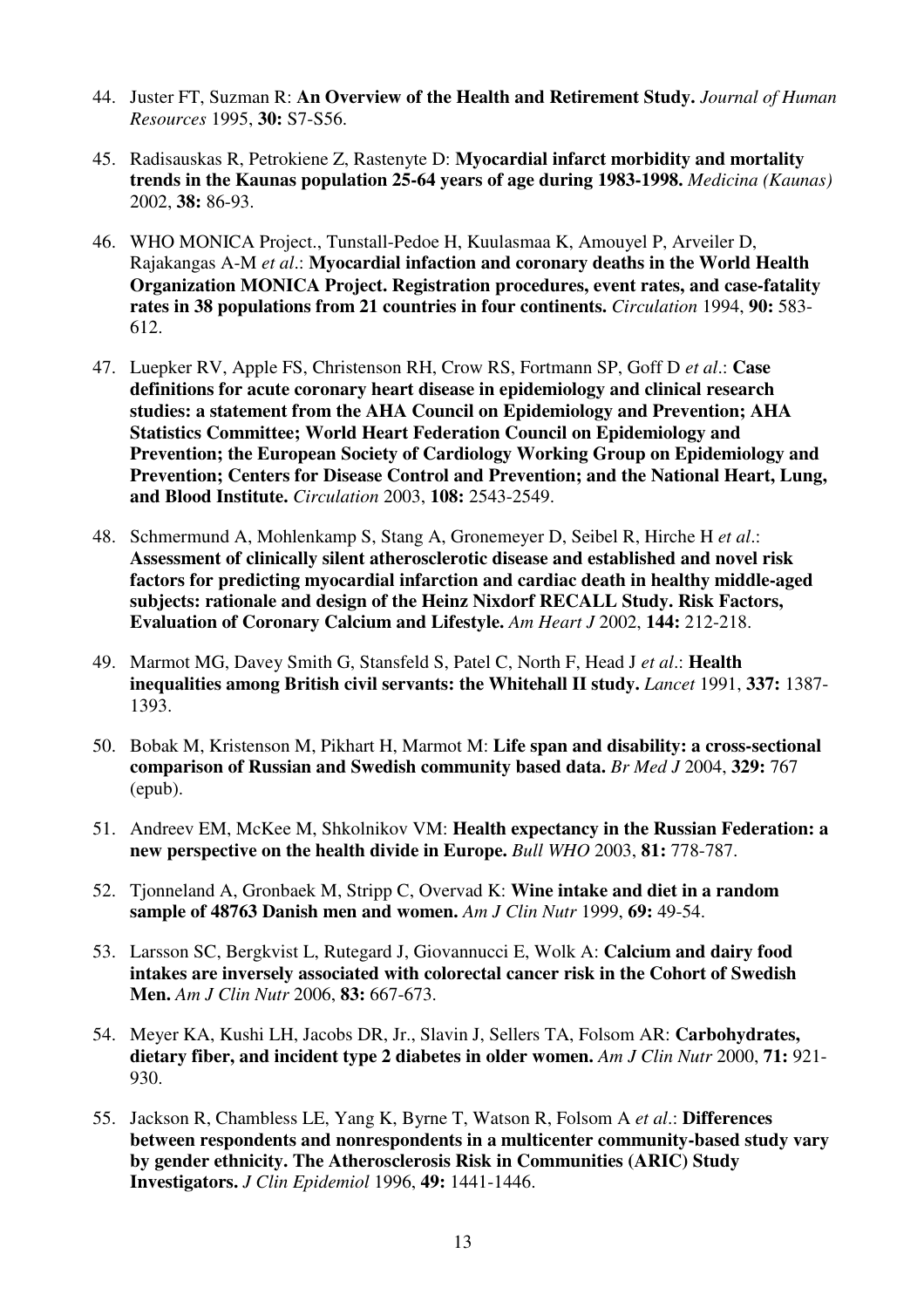- 56. Khaw KT, Bingham S, Welch A, Luben R, Wareham N, Oakes S *et al*.: **Relation between plasma ascorbic acid and mortality in men and women in EPIC-Norfolk prospective study: a prospective population study. European Prospective Investigation into Cancer and Nutrition.** *Lancet* 2001, **357:** 657-663.
- 57. Criqui MH, Barrett-Connor E, Austin M: **Differences between respondents and nonrespondents in a population-based cardiovascular disease study.** *Am J Epidemiol* 1978, **108:** 367-372.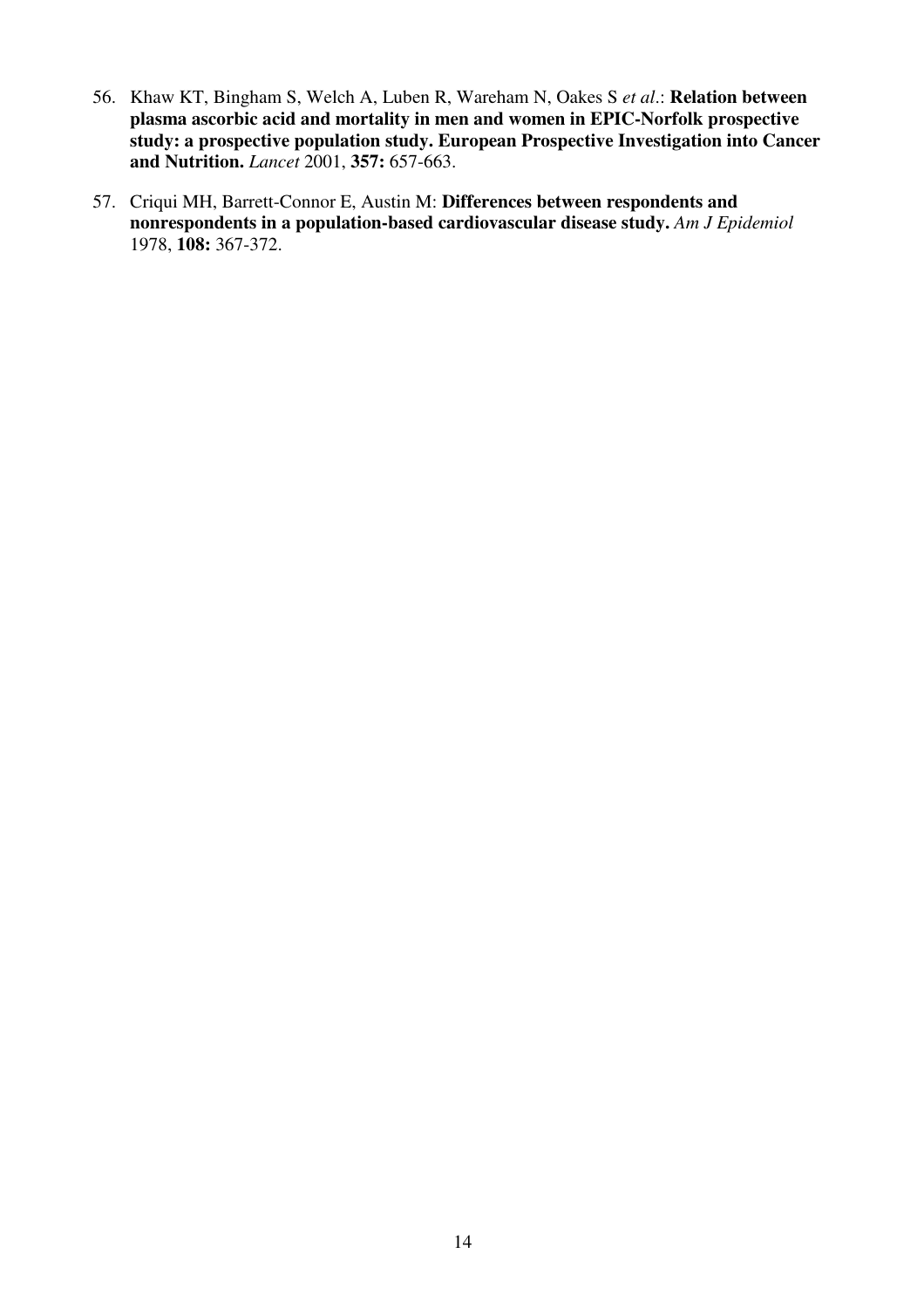*Table 1. Absolute numbers and response rates in HAPIEE study*

|            | <b>Men</b> | Women Total |        | <b>Response</b><br>rate $(\% )$ |
|------------|------------|-------------|--------|---------------------------------|
| Russia     | 4,269      | 5,094       | 9,363  | 61\%                            |
| Poland     | 5,230      | 5,498       | 10,728 | 61\%                            |
| Czech Rep. | 4,125      | 4,731       | 8,856  | 55%                             |
| Total      | 13,624     | 15,323      | 28,947 | 59%                             |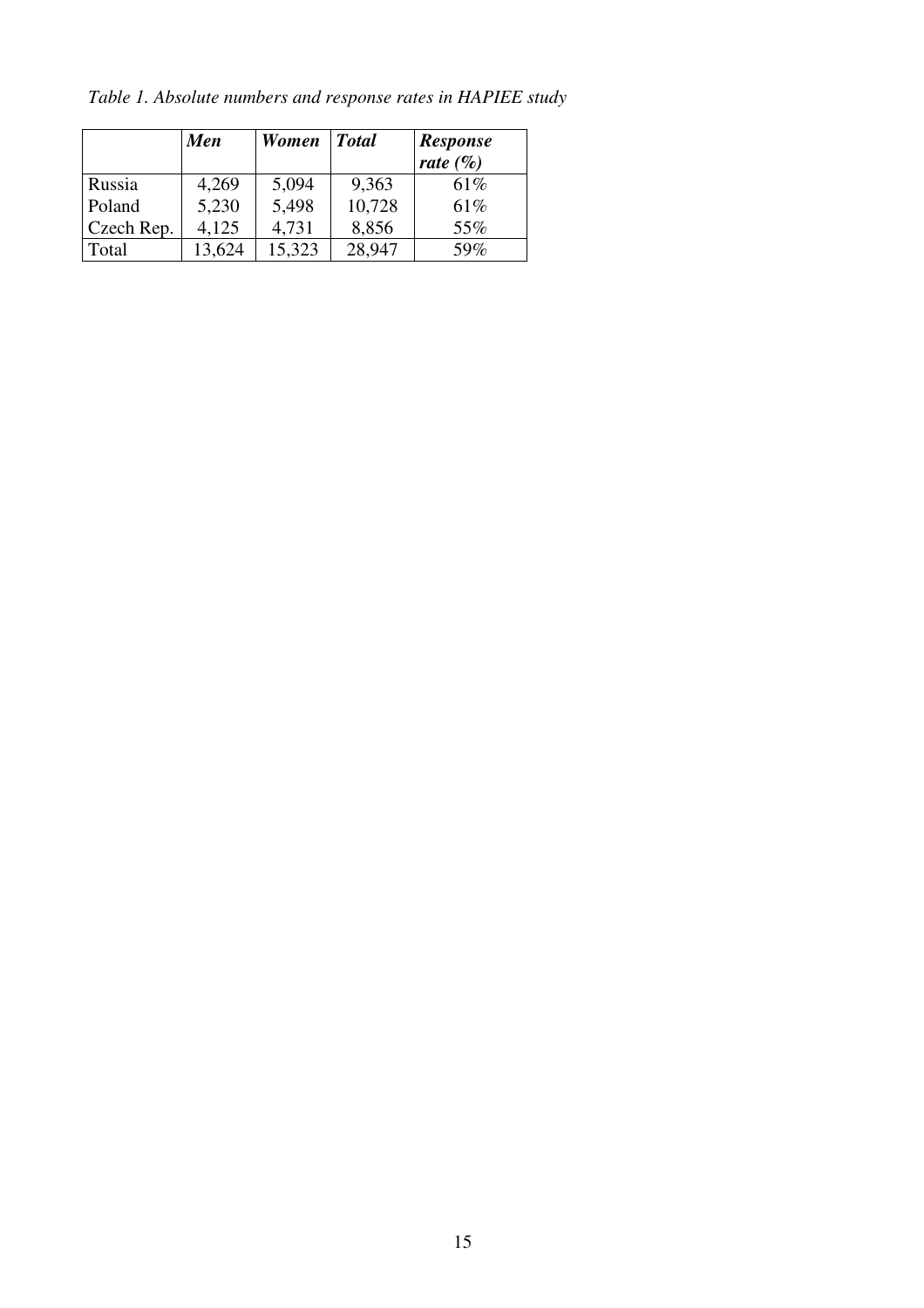| <b>Domain</b>   | <b>Variables</b>                                                | Wave I<br>(Baseline)     | <b>Wave II</b> |
|-----------------|-----------------------------------------------------------------|--------------------------|----------------|
| Health          | Medical history                                                 | Y                        | Y              |
|                 | Current medication                                              | Y                        | Y              |
|                 | Self-rated health                                               | Y                        | Y              |
|                 | Alcohol, pattern & problem drinking                             |                          | Y              |
|                 | Awareness & treatment of high BP, high cholesterol and diabetes | Y<br>Y                   | Y              |
|                 | Depression (CESD-20)                                            | Y                        |                |
|                 | Depression (CESD-10)                                            |                          | Y              |
|                 | Injuries in last year                                           | Y                        | Y              |
|                 | Food frequency (fruit & vegetable intake, seasonality)          | Y                        |                |
|                 | Expectations of future health and length of life                |                          | Y              |
|                 | Anthropometry (height, weight, waist and hip circumference, and |                          |                |
|                 | sitting height)                                                 | Y                        |                |
|                 | Blood pressure                                                  | Y                        |                |
|                 | Heart rate                                                      | Y                        |                |
|                 | Pulmonary functions (FVC, FEV1 and PEF)                         | Y                        |                |
|                 | Blood sample                                                    | Y                        |                |
| Physical        | Physical functioning (from SF36)                                | $\overline{Y}$           | Y              |
| functioning     | ADL & IADL                                                      |                          | Y              |
|                 | Walk speed                                                      |                          | Y              |
|                 | Chair rise                                                      |                          | Y              |
|                 | Grip strength                                                   |                          | Y              |
| Cognitive       | Memory (immediate and delayed word recall)                      | Y                        | $\overline{Y}$ |
| functions       | Concentration                                                   | Y                        | Y              |
|                 | Speed                                                           | Y                        | Y              |
|                 | Numeracy                                                        | $\overline{\phantom{a}}$ | Y (LT only)    |
| Social status   | Education                                                       | $\overline{Y}$           | Y              |
|                 | Marital status                                                  | Y                        | $\mathbf Y$    |
|                 | Childhood social circumstances                                  | Y                        | Y              |
|                 | Brief employment history                                        | Y                        | Y              |
|                 | Self-assessed material deprivation                              | Y                        | Y              |
|                 | Life-grid of past social status                                 |                          | Y              |
|                 | Housing conditions / crowding                                   | ÷                        | Y              |
| Psychosocial    | Social networks                                                 | $\overline{Y}$           | Ÿ              |
| factors         | Perceived control over life                                     | $\mathbf Y$              | Y              |
|                 | Job control / demand (working only)                             | Y                        |                |
|                 | Effect/reward imbalance (working only)                          | $\mathbf Y$              | Y              |
|                 | Social participation                                            | Y                        | Y              |
|                 | Happiness                                                       |                          | Y              |
| Economics       | Household amenities                                             | Y                        | Y              |
|                 | Current economic activity                                       | Y                        | Y              |
|                 | Current labour market status                                    | Y                        | $\mathbf Y$    |
|                 | Personal income                                                 |                          | Y              |
|                 | Household income and wealth                                     |                          | Y              |
|                 | Housing tenure                                                  |                          | Y              |
|                 | <b>Benefits</b><br>Informal transfers                           |                          | Y<br>Y         |
|                 |                                                                 |                          | Y              |
|                 | Non-monetary income<br>Self-production                          |                          | Y              |
|                 | Expectations of future economic position                        |                          | $\mathbf Y$    |
| Retirement      | Type of retirement                                              | $\overline{a}$           | $\overline{Y}$ |
|                 | Reasons for retirement                                          |                          | $\mathbf Y$    |
| Quality of life | CASP-19 (retired only)                                          | Y                        | $\overline{a}$ |
|                 | CASP-12 (all participants)                                      |                          | Y              |
| Community-      | Social trust                                                    | Y                        | Y              |
| level           | Perception of reciprocity                                       |                          | $\mathbf Y$    |
|                 |                                                                 |                          |                |